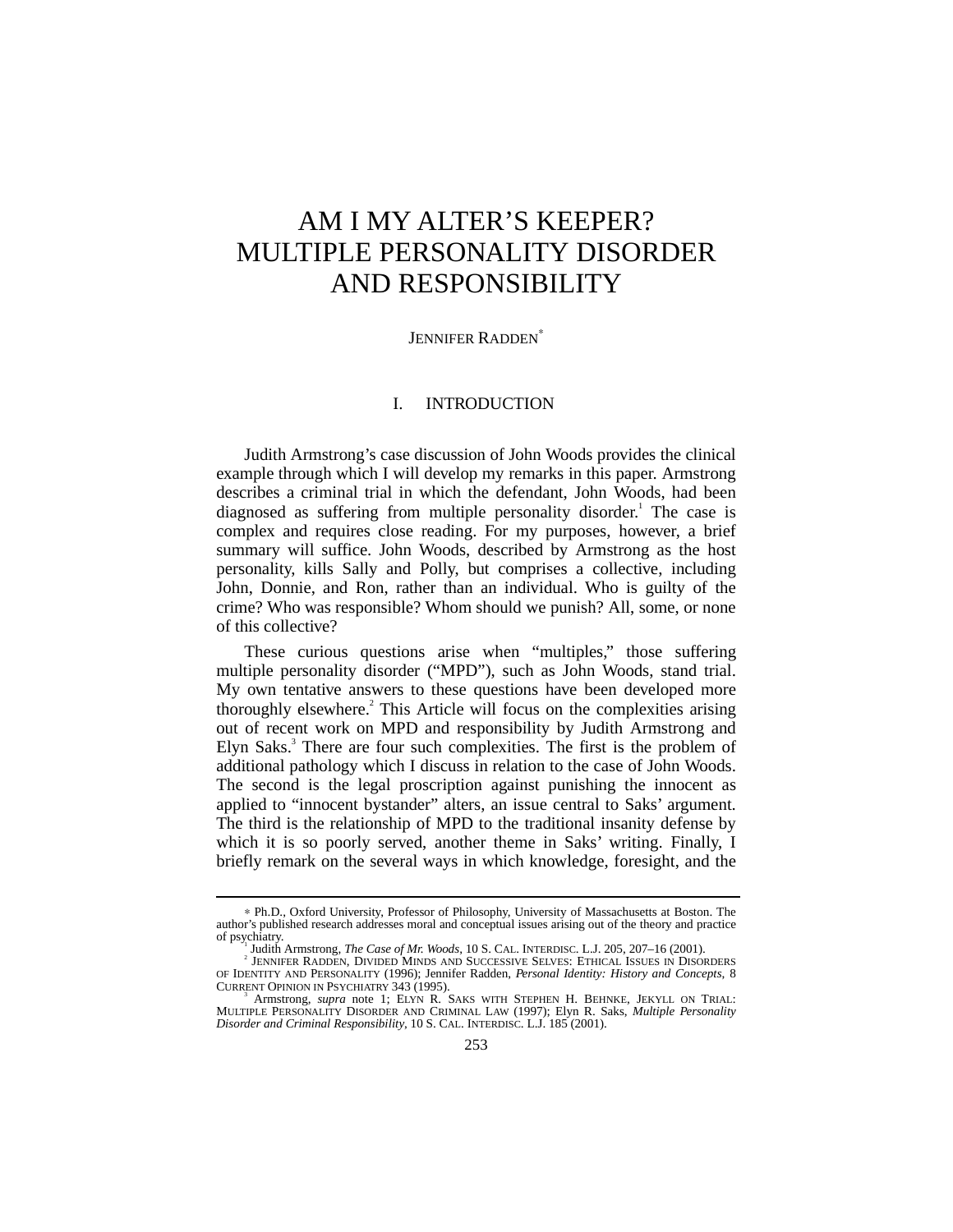power of prevention might help to determine responsibility in defendants with MPD.

#### II. THE PROBLEM OF ADDITIONAL PATHOLOGY

The case of John Woods is intriguing, but there is a feature of the case that makes it difficult to interpret when seeking answers to the legal and philosophical questions of responsibility raised by MPD. Beyond the symptoms of his MPD, John Woods' case exhibits evidence of additional mental disorder. Unrelated to his dissociative symptoms, this man suffered psychotic delusions so bizarre as to suggest, Armstrong notes, that the collective suffers not only from MPD but from a classic *Folie à Deux* or "shared delusional disorder."<sup>4</sup> In this disorder, a delusion develops in a second person as the result of that person's close relationship with another person suffering that particular delusion.<sup>5</sup> In Woods' case, Armstrong points out, because John and Donnie admire and believe in Ron, they share his implausible and delusional beliefs about his victim Sally. Therefore, while it may look to the world as though Sally has died, to them, she has only become lost on her way home.<sup>6</sup>

The problem of additional pathology masks the central questions about multiples and the criminal law: Who is guilty of the crime? Who was responsible? Who should be punished? The apparent "host" alter John was cognizant of and apparently acted voluntarily in committing the crime. His delusions, however, left his grasp on reality so fragile that it is doubtful that he could be said to have known the nature of his deed. Even using standard definitions of criminal insanity, with their emphasis on the defects of belief, perception, and imagination associated with cognitive functioning, John would probably have failed the "sanity" test. If the composite John Woods could not be considered criminally responsible for what he did by such criteria, then we do not have the opportunity to ask one of the distinctive questions about this disorder: What about the criminal responsibility of the innocent and powerless "bystander" alters Donnie and Ron?

The additional pathology masks the central issue. If the presence of other symptoms or diagnoses, such as the delusions in this case, provide grounds for excuse, then the question of whether the dissociative symptoms of MPD are alone sufficient to excuse does not arise.

It is not merely that when courts consider these mixed diagnosis cases, the central questions are occluded and therefore not asked. Insanity defense cases require jurors to make certain moral and emotional judgments. In the

 $\overline{\phantom{a}}$ Armstrong, *supra* note 1, at 219. <sup>5</sup>

AM. PSYCHIATRIC ASS'N, DIAGNOSTIC AND STATISTICAL MANUAL OF MENTAL DISORDERS 305 (4th ed. 1994) [hereinafter DSM-IV].

Armstrong, *supra* note 1, at 214.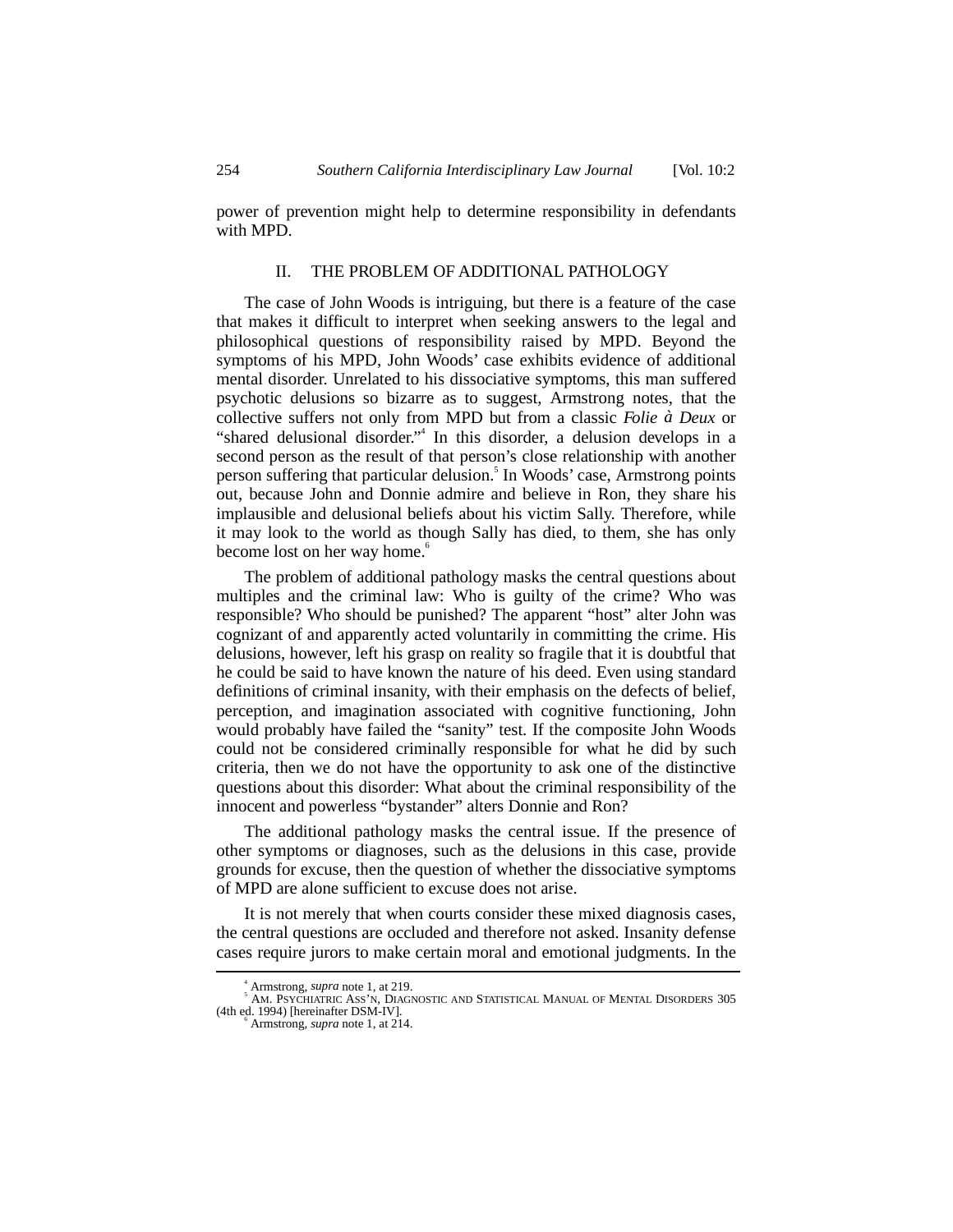presence of additional pathology that is severe enough to exculpate in its own right, the jurors' intuitive moral attitudes, which usually accept more severe and common mental disorders as excusing conditions, are likely to enter into and determine the outcome.

Additional pathology has functioned this way in legal cases involving MPD, including the well-known case of Billie Milligan.<sup>7</sup> As well as suffering from MPD, Milligan suffered from depression and a number of other conditions that robbed him of ordinary capabilities related to reality testing and basic functioning.<sup>8</sup> The court determined nonresponsibility on the basis of a kind of moral sympathy for the defendant's severe incapacitation. The confusion between Milligan's other incapacitating symptoms and the problems stemming from his dissociative disorder (MPD) is apparent from the following passage where the court found: "The respondent is a mentally ill person in that his condition represents a substantial disorder of thought, mood, perception, orientation and memory that grossly impairs his judgment, behavior and capacity to recognize reality. . . . [The] respondent's mental illness is a condition diagnosed as multiple personality." 9 Since Milligan's "condition" was mental illness *tout court*, it remains unclear from this passage how much the defects listed were attributable to his MPD and how much to, for instance, his depression.

This problem of additional pathology invites reflection on the nature of our inquiry. In trying to sort out the complex legal and moral questions which are distinctive to MPD, should we rely on the muddied real cases which have found their way into the courts or therapist's offices? Or should we construct hypothetical "textbook" cases? Certainly we cannot afford to lose sight of the particulars which make real cases difficult to interpret. Perhaps while we determine our legal and moral course in these puzzling cases, more philosophical theorizing is needed. Perhaps rather than John Woods, we need a hypothetical Joe Multiple––or Dr Jekyll––whose *only* pathology is his multiplicity?

A related question now arises: Is additional pathology the exception or the rule? Are there any real world cases of this kind of unadulterated MPD? Or is the "textbook" Joe Multiple found only in textbooks? If MPD rarely or never occurs without other significant pathology, then perhaps the unique set of questions we want to ask about MPD and criminal responsibility are interesting theoretically, but of no practical or legal significance. Perhaps questions like those asked above (e.g., who is guilty

 <sup>7</sup> William Stanley Milligan was accused of raping and robbing two women in 1977. He was the first person in the United States to be found not guilty of major crimes, by reason of insanity, because he possessed multiple personalities. DANIEL KEYES, THE MINDS OF BILLY MILLIGAN (1981) (relating the life of William Stanley Milligan).

<sup>&</sup>lt;sup>8</sup> *Id.* at 364.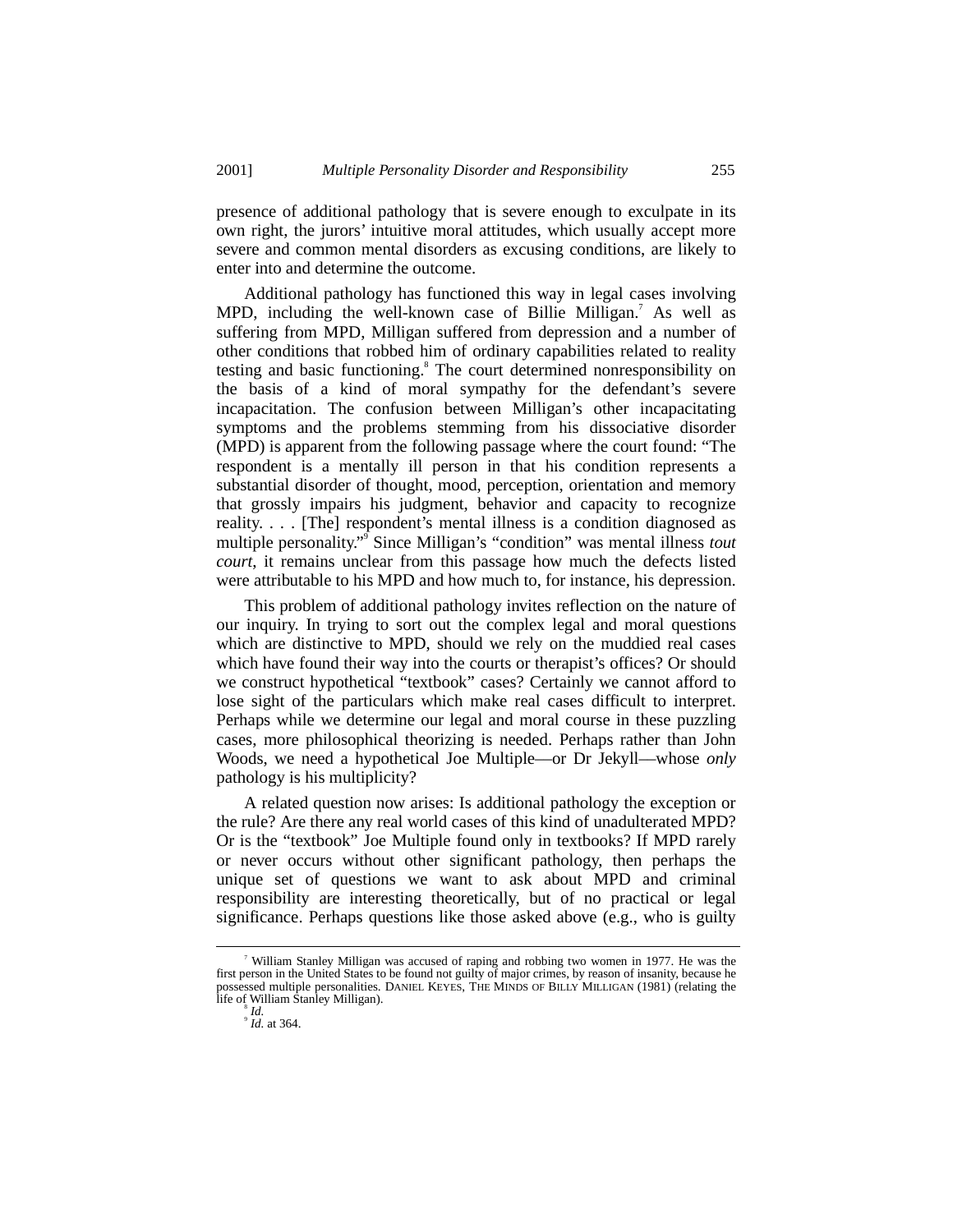of the crime––all, some, or none of the collective comprising John, Donnie, and Ron?) begin and end in the armchair and the textbook.

We seem to require empirical facts at this juncture. Only when we have ascertained the actual frequency of cases of MPD without additional pathology will we know the real world significance of our theoretical speculations. Is the class of "pure" multiples a null class? Certainly clinical descriptions of this disorder type make much of the frequency with which additional pathology, especially depression, occurs. Some of this added pathology might actually stem from the primary disorder.<sup>10</sup> This phenomenon is not difficult to explain. Multiples may not suffer the more obvious incapacities associated with severe disorders such as schizophrenia. But in a society as wedded to the unified self and to methodological individualism as ours, particularly given the uncertain promise of a cure for the disorder, the discovery that one was multiple might well be expected to induce depression.

Unfortunately, the task of ascertaining the frequency of cases of MPD with additional pathology might not be easy. The epidemiological facts of the matter are quite elusive. One hypothesis posits that all or most multiples have some other disorder as well, if only as a secondary condition. There is, however, an alternative hypothesis equally supported by empirical observation: there may be many well-functioning multiples in the world who never reach clinical and diagnostic settings because they are managing their multiplicity without difficulty. If this second hypothesis is correct, there may be actual cases corresponding to our hypothetical "textbook" Joe Multiple, multiples without additional pathology.

These concerns about the empirical facts surrounding MPD and additional pathology are important regardless of the position one adopts on MPD and responsibility. Nonetheless, the problem of additional pathology will be more important for those who adopt the view that MPD should excuse criminal defendants, and less important for those dubious of acknowledging MPD as a legal excuse. My own position is that there are different answers to questions about the responsibility of separate alters within a multiple depending on the contexts and purposes involved. In therapeutic and certain everyday contexts, distinguishing the "innocent"

<sup>&</sup>lt;sup>10</sup> See generally FRANK W. PUTNAM, DIAGNOSIS AND TREATMENT OF MULTIPLE PERSONALITY DISORDER 58–65 (1989) [hereinafter PUTNAM, DIAGNOSIS AND TREATMENT] (discussing presenting symptoms in MPD patients including depression); FRANK W. PUTNAM, *The Psychophysiology of Memory in Trauma*, *in* DISSOCIATIVE DISORDERS (1990); Richard P. Kluft, *Aspects of the Treatment of Multiple Personality Disorder*, 14 PSYCHIATRIC ANNALS 51, 53 (1984) [hereinafter Kluft, *Aspects of* Treatment]. "Depression; anxiety, panic attacks, agoraphobia, and hysteroid dysphoria may coexist with<br>MPD . . . ." Id. See also Richard P. Kluft, Personality Unification in Multiple Personality Disorder: A *Follow-Up Study*, *in* TREATMENT OF MULTIPLE PERSONALITY DISORDER 29 (Bennett G. Braun ed., 1986) (discussing integration of personalities in MPD patients); Richard P. Kluft, *Introduction*, *in* INCEST-RELATED SYNDROMES OF ADULT PSYCHOPATHOLOGY 1 (Richard P. Kluft ed., 1990) (discussing incest and the clinical phenomenology that follows).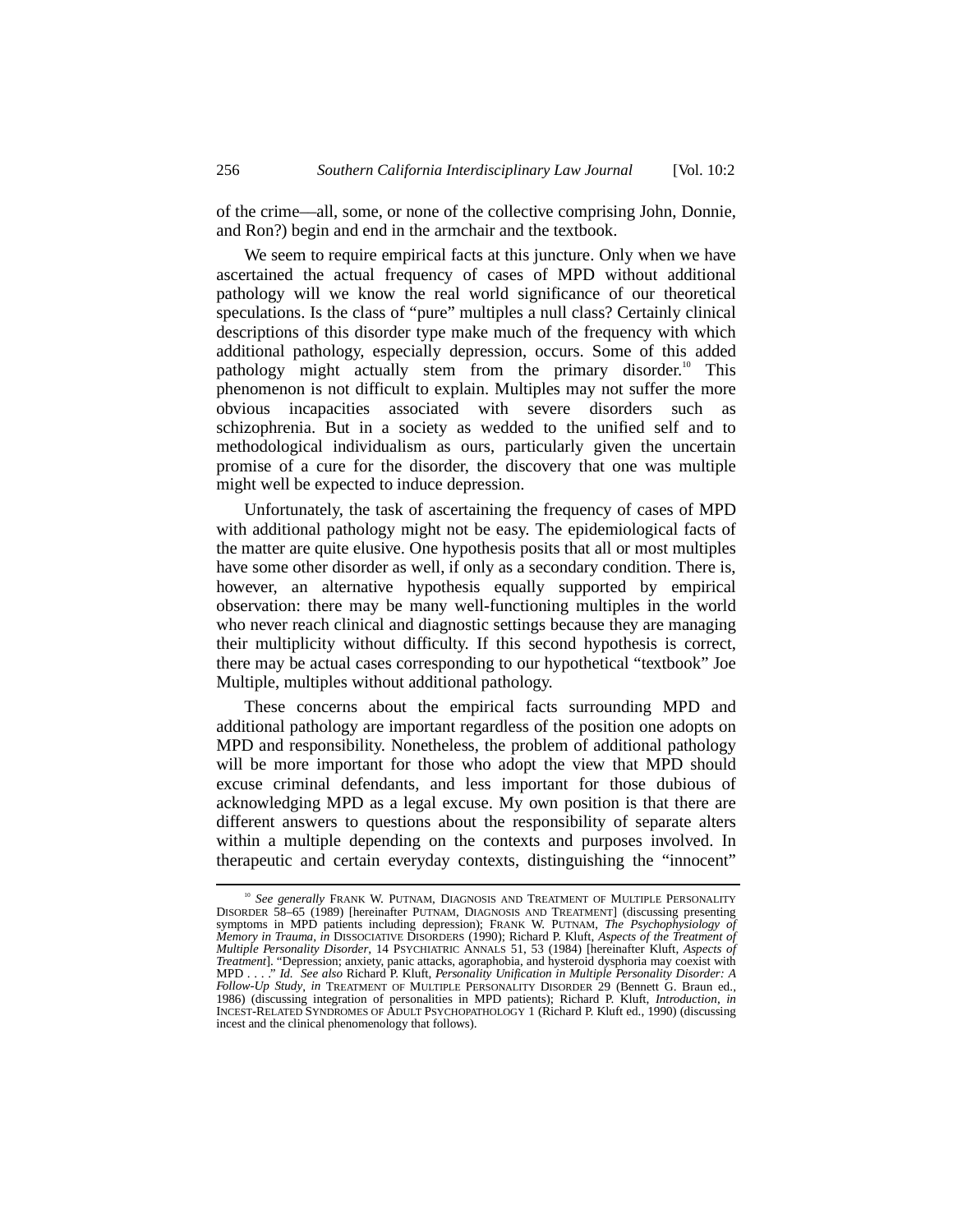alters, such as Donnie and Ron, from the "guilty" alters, such as John, that comprise the whole public person might be important. Nonetheless, I believe that the dispositive purposes of the law require us to determine guilt or innocence of the whole person. The methodological individualism which is central to our legal system, together with the practicalities of the legal context, require that one person and only one person be subject to criminal procedures.

Saks proposed the standard that multiples should not be held responsible for crimes unless all of their alters "knew about and acquiesced in" the crime.<sup>11</sup> In contrast, I conclude, with certain strong qualifications, that a guilty finding may be appropriate when a multiple includes some alters or selves who did not know about or acquiesce in the commission of a crime. This difference of opinion stems from a difference over certain underlying assumptions, most notably those arising when "innocent bystander" alters are viewed in the light of the legal proscription against punishing the innocent.

### III. "INNOCENT BYSTANDER" ALTERS AND PUNISHING THE INNOCENT

Central to this discussion is the charge that a finding of criminal responsibility would be tantamount to punishing the innocent, or running afoul of the fundamental moral tenet of our criminal law system that says that it is morally worse for an innocent person, or "personlike entity," to be wrongly punished than for any number of guilty people to go unpunished. Saks develops this argument in her book.<sup>12</sup>

To conclude that multiples are nonresponsible, Saks relies heavily on the argument about the wrongfulness of punishing the innocent. In deciding that it would be unjust to find guilty the alters who were ignorant of or powerless in relation to the crime, Saks raises the counterposition that the law frequently burdens innocent people in order to punish a guilty party, then she rebuts this position.<sup>13</sup> Her rebuttal reviews the distinction between being *burdened* by a punishment and being punished. The nonperpetrator alters may be burdened by a punishment, she argues, but they would also be punished by the punishment of a perpetrator alter. Thus, a finding of guilt is impermissible.

In the case of MPD, it would be impossible to preserve the distinction between *being punished* and *being burdened* by a punishment. Indeed, the very nature of the psychopathology undermines maintaining a distinction

<sup>&</sup>lt;sup>11</sup> See SAKS WITH BEHNKE, *supra* note 3, at 108–20 (discussing circumstances in which a multiple should be held responsible for his actions).

should be held responsible for his actions). <sup>12</sup> *See id.* at 68–105. <sup>13</sup> *See id.* at 73.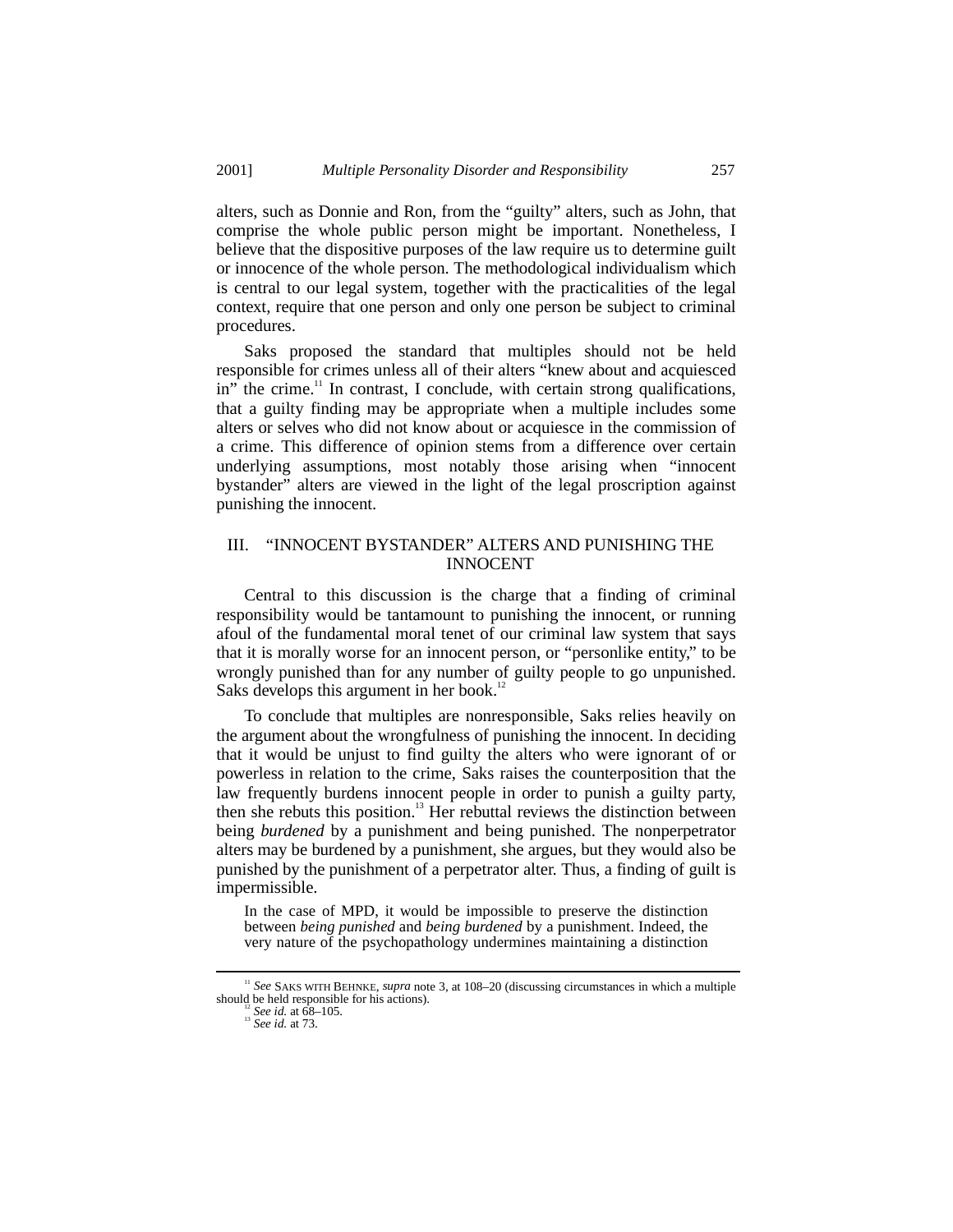between the party who is guilty and innocent, yet affiliated, parties.  $\dots$  Stigma attaches to the whole.

I disagree with these distinctions. I first disagree with Saks concerning the suffering of the families of those who are incarcerated and otherwise subject to criminal punishments. For the sake of simplicity, I focus on the case of the child of an incarcerated parent. The law permits innocent people, such as the children of parents who are incarcerated, to suffer the burdens of punishment. Saks insists that in such a case they are not actually being punished, though they may be "suffering the burdens of punishment."

Differences between the case of the children of parents punished by the state and the case of the sufferings of the nonperpetrator alters mean that the distinction between suffering the burdens of punishment and actually being punished collapses in the case of multiples. With this distinction collapsed, Saks must admit that suffering the burdens of punishment reduces to suffering punishment. The crucial difference that Saks maintains between the two sorts of suffering, that endured by the family of the criminal and that endured by the other alters housed in the same body as the alter who perpetrates a crime, requires close scrutiny.

We must remember the possible positions that may be adopted in this situation. The first position, Saks' position, is that the family is not punished, the nonperpetrator alter is punished. The second position is that criminal law sometimes punishes the innocent in the case of the sufferings of the family and presumably does so in the case of the nonperpetrator alter. The third position is that neither the family nor the nonperpetrator alter are punished, although each are burdened by the punishment. This is the view, given certain qualifications, that I have adopted. The fourth position is that the family is punished while the nonperpetrator is merely burdened by the punishment.

Why does Saks believe that the child is not punished, but merely burdened, while the nonperpetrator alter is? First, she points out that "[s]tigma attaches to the whole,"<sup>15</sup> meaning that, for outside observers, it is more difficult to separate the alters than it is to separate the physically discrete child from his incarcerated parent. Thus, the stigma experienced by the alter will be greater than the stigma experienced by the family member of the incarcerated person. Second, Saks argues that when nonperpetrator alters are incarcerated, they are more likely to be seen by society as being punished and to feel themselves punished.<sup>16</sup>

Saks' assertions may be accurate. We are dealing, however, with an empirical claim, or a set of empirical claims when we compare the relative

<sup>14</sup> *Id.* at 73–74. <sup>15</sup> *Id.* at 74. <sup>16</sup> *Id.* at 75.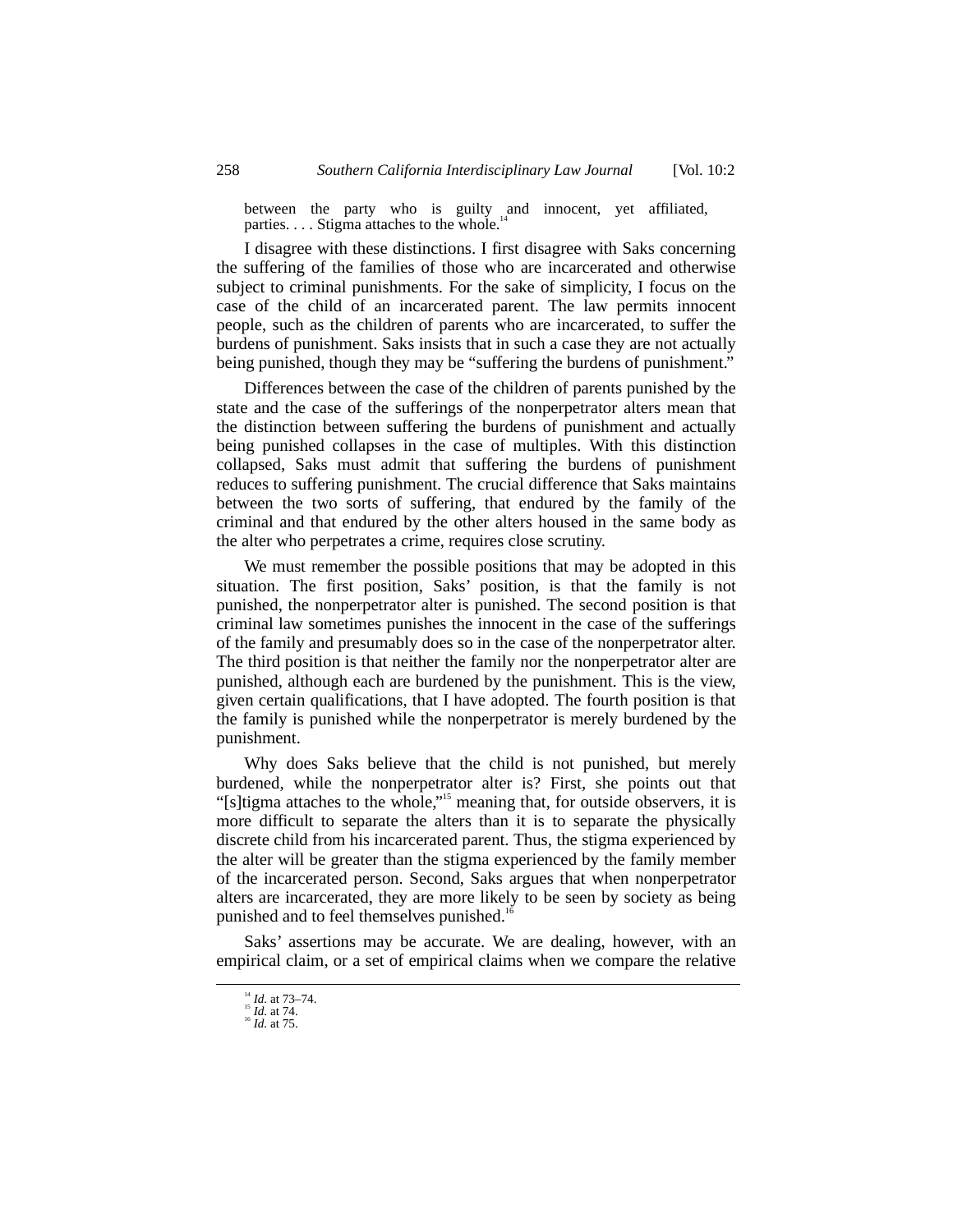sufferings of the "innocent" alters and the innocent family members. While difficult to quantify and operationalize, these empirical comparisons between the nonperpetrator alter and the child of an incarcerated parent require more than a priori speculation to support them. Particularly when we deal with the children of incarcerated adults, there is reason to hypothesize or speculate a different conclusion from Saks' conclusion.

We know about the psychology of children, perhaps more than we do about that of alters, and we recognize the devastation and sense of punishment likely in these cases. Typically, there is a strong identification between child and parent, the child has an "immature" or incomplete sense of individuation from the parent, and the child tenaciously believes in the parent's invincibility and goodness. Each of these traits is likely to prevent the child of an incarcerated parent from achieving appropriate psychic distancing, from disengagement from that parent, and from recognizing that his or her own worth is not compromised by the parent's status. Compared to the often hostile and strongly individuated relations among different alters of a multiple, the child's attachment to parental figures would enhance, rather than diminish, the likelihood of an increased "sense" of punishment. Speculating on the basis of some understanding of child psychology, empirical study might be expected to show that the child, not the "innocent bystander" alter, is the greater sufferer.

If the question of who suffers more, the child of incarcerated parents or the "innocent bystander" alters, is an empirical question, then it is not clear which of these four positions would be the best to adopt. We should wait for these empirical comparisons to guide our thinking, or, if social science methodology cannot meet the challenge presented by such complex comparisons, we should reserve our opinion on the question.

I have adopted the third of the positions outlined above, that neither the nonperpetrator alter nor the child is punished although both may suffer the burdens of punishment, based on an assumption that Saks rejects.<sup>17</sup> To justify the infliction of burden on the child of punished parents, the law appeals to the traditional deontological doctrine of double effect, insisting that the intent of the action or policy be distinguished from its actual harmful side effects.<sup>18</sup> Because the burden suffered by the child is not part of the punitive intent of punishing the parent, the criminal law can avoid the charge of punishing the innocent, insisting that punishment is defined in terms of intent. Thus, the child suffers the burden of punishment, but is not punished. Upon empirical speculation, the child's suffering is probably greater than the nonperpetrator alter's suffering. It follows that the same can be said of the nonperpetrating alter: he suffers the burden of

 <sup>17</sup> RADDEN, *supra* note 2, at 1. <sup>18</sup> *See id.* at 141.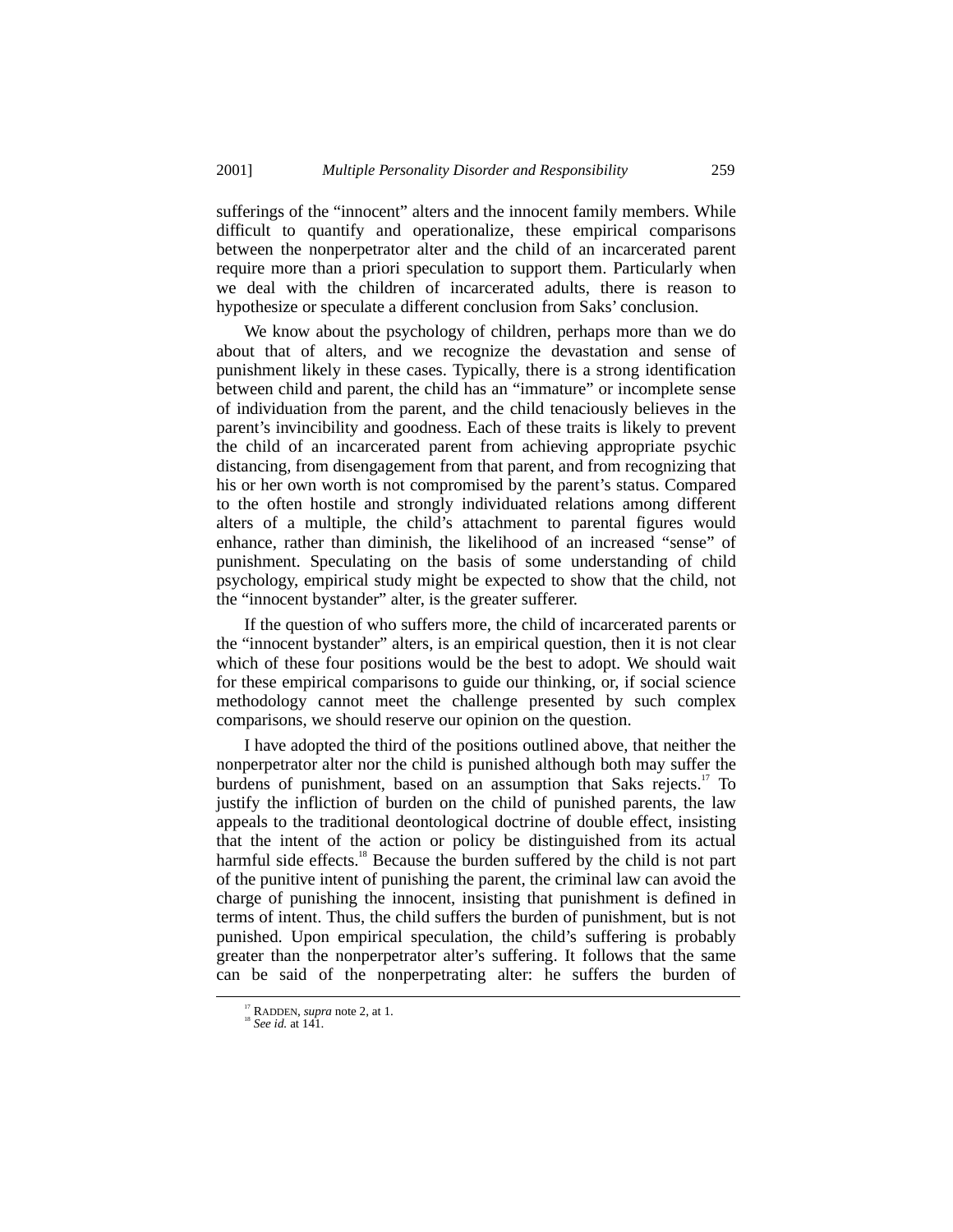punishment but is not punished by the incarceration of the body he shares. The doctrine of double effect is a feature of the deontological moral framework underlying criminal law. If we do not share that framework and if we adopt an alternative consequentialist framework, such as utilitarianism or the feminist ethics of care, then the distinction between an act's intended effect and its actual effect collapses. Therefore, the first step in establishing our moral, if not our legal, position on these questions must be to determine within which moral framework we situate our moral reasoning.

Because there are entrenched legal principles concerning the wrongfulness of punishing the innocent, the issues raised here are critical for any analysis of MPD and criminal responsibility. While I have not offered a full rebuttal of Saks' position on punishing the innocent alter, the doubts introduced here are cause for concern regarding her analysis.

## IV. MPD AND THE ORIENTATION OF THE TRADITIONAL INSANITY PLEA

A second point upon which I differ from Saks concerns her claims about the orientation of the traditional insanity defense, an orientation which, we agree, ill serves the multiple in the courtroom. The traditional insanity plea concerns cognitive and volitional deficiencies. At the time of the crime, there is something that the criminally insane could not do or could not do as well as sane defendants, such as thinking, perceiving, knowing, understanding, and/or reasoning. Similarly, the criminally insane suffer incapacities of volition or will; at the time of the crime, voluntary control, and the usual link between decision and action, was somehow diminished. These are time-worn, moral truths embedded in our legal traditions and traceable to the Aristotelian dictum that ignorance and compulsion each serve as excusing conditions.<sup>19</sup>

These aspects of our moral and legal heritage are central to traditional definitions of criminal insanity and are singularly unfit for multiples. They were developed with conditions such as schizophrenia and other major psychotic disorders in mind, not MPD. On this point Saks and I agree. She notes: "Multiples, unlike many other people with mental illnesses, are both cognitively and volitionally intact at any given time." 20 There is something wrong and even dysfunctional about the non-unitary person, but this dysfunction is only evident when we view the composite multiple as a

 <sup>19</sup> *See* JENNIFER RADDEN, MADNESS AND REASON 121–36 (1985); RADDEN, *supra* note 2, at 140–42; Jennifer Radden, *Diseases As Excuses: Durham and the Insanity Plea*, 42 PHIL. STUD. 349, 349 (1982).

 $\sigma$ <sup>0</sup> SAKS WITH BEHNKE, *supra* note 3, at 121.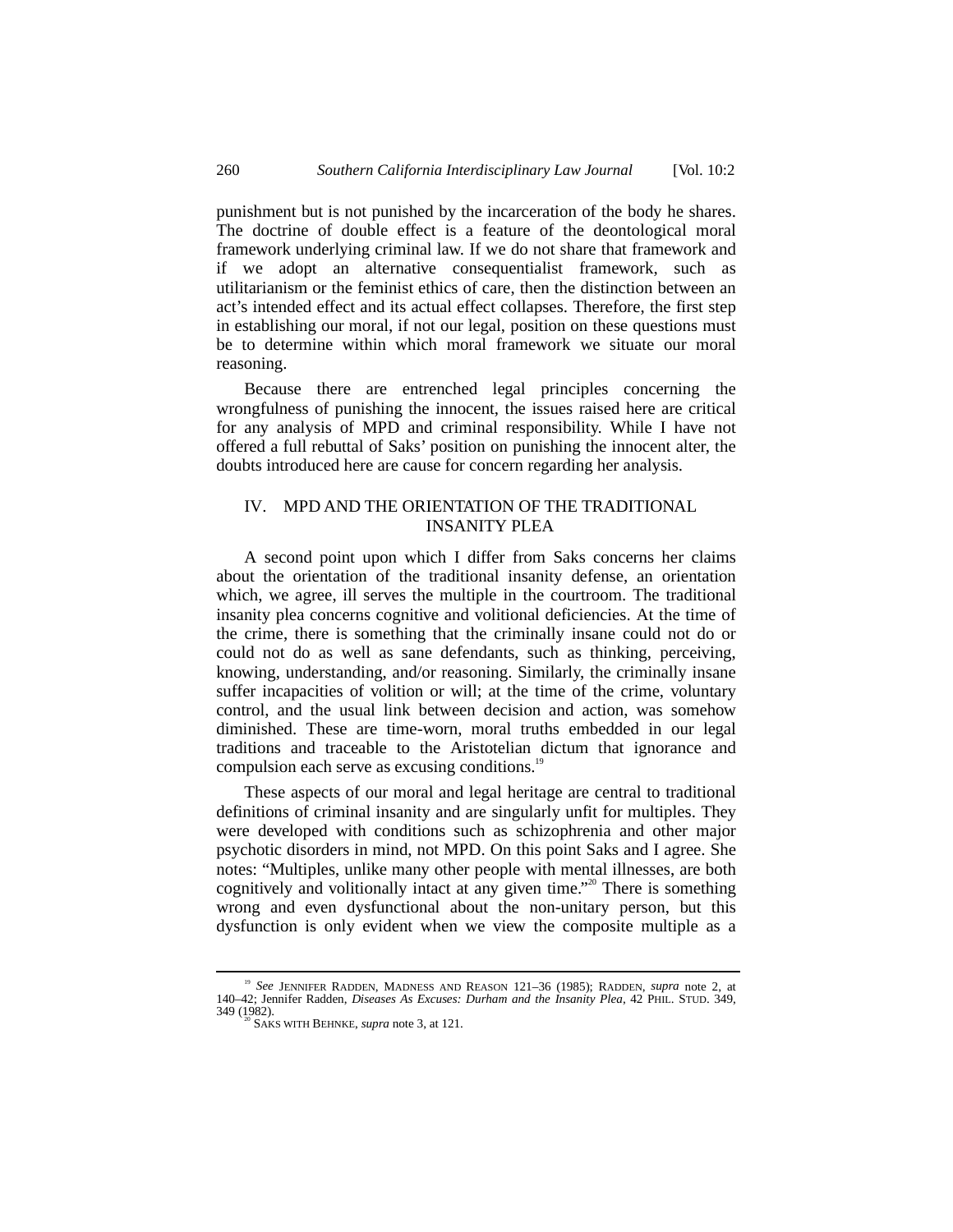whole. Assuming the absence of other pathology, any given alter or self at any given time, viewed individually, functions normally.

In noting that the framework developed in the long legal tradition of defining criminal insanity that emphasizes cognition and/or volition was developed for more common mental illnesses, such as schizophrenia, Saks fails to attribute any deeper significance to this fact. With new disorder categories like MPD have come new challenges that the law must address. Much of her subsequent analysis provides a way to change the law accordingly. A deeper significance inserts itself here however. A number of interlinked questions, some moral, some epidemiological, are introduced by Saks' assumptions. The first of these questions is whether criminal insanity has been defined traditionally in terms of ignorance and compulsion merely because the disorder types most commonly finding their way into the courts and shaping the definitions of criminal insanity have been disorders like schizophrenia. In determining that only certain disorders require the protection of the insanity defense, courts may have been commenting on the moral convictions involved, and not merely the epidemiology of disorders. Perhaps only disorders as severe and incapacitating as schizophrenia fit our fundamental notion of what ought to be an exculpating factor.

The standard insanity defense maps onto convictions which apply not only to other areas of criminal law, but also to nonlegal contexts where responsibility is an issue. We typically allow ignorance and compulsion to excuse conduct in everyday moral contexts, forgiving a transgression which was entirely unknowing and making allowance for action resultant from internal or external compulsion. The generality of these Aristotelian excusing conditions illustrated by such everyday responses works against Saks' interpretation. The insanity defense protects disorders like schizophrenia not because of epidemiological trends but because of features of our moral makeup.

Moreover, another difficulty concerns the epidemiological "facts." Saks assumes that there is a recent increase in the number of cases of MPD. Dissociative conditions like MPD are not reflected in the way the courts have interpreted and defined criminal insanity because their historically small numbers have left MPDs out of legal reckoning on these matters. Saks' discussion implies that the situation has changed, and our law must reflect that change.

We must ask whether the situation has actually changed. The diagnosis of MPD has increased, indeed so drastically that some speak of the diagnostic increases as reflecting an epidemic of MPD. Diagnosis and epidemiology, however, must be kept distinguished. We may be observing an epidemic of MPD, but perhaps it is merely an epidemic of the diagnosis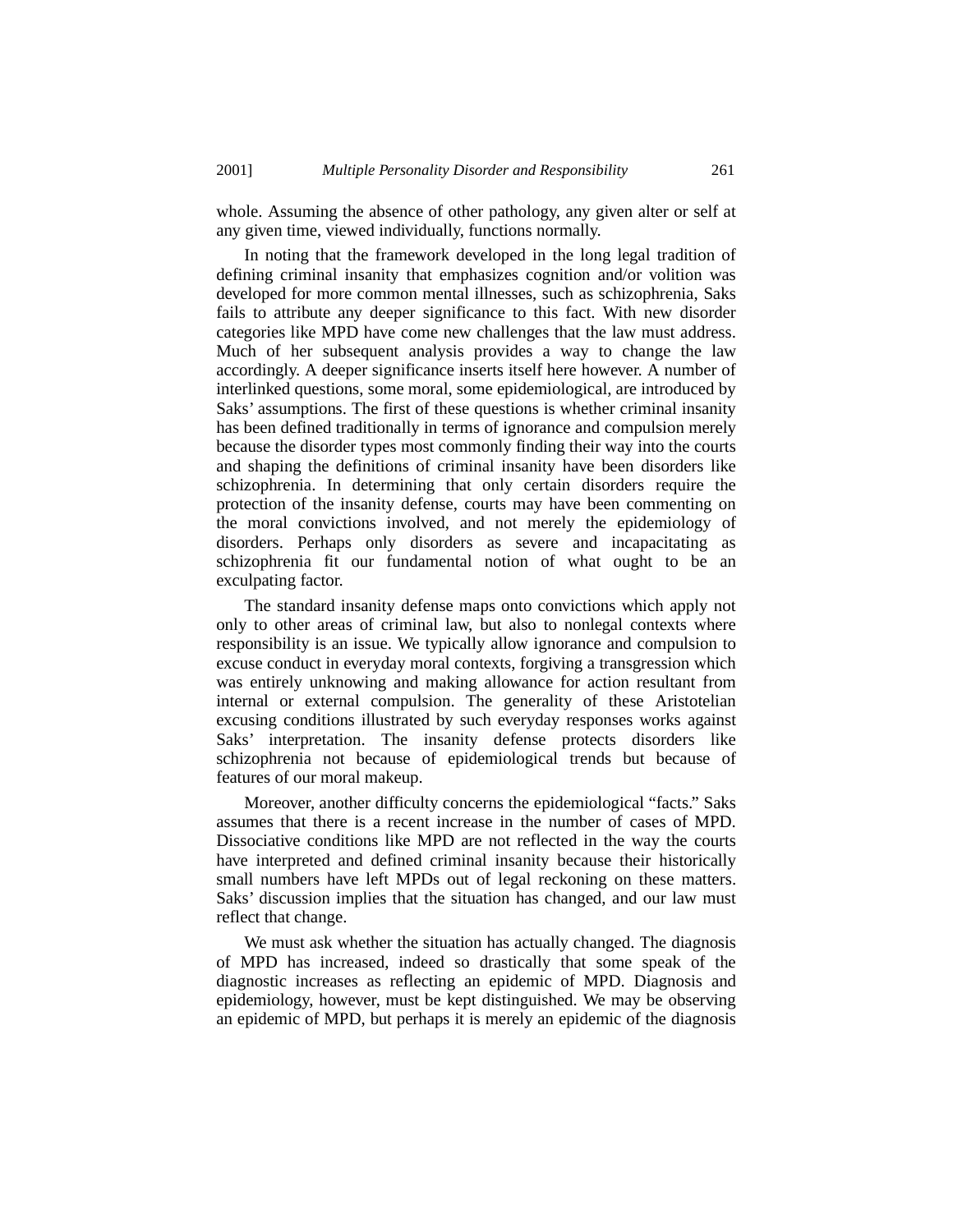of MPD. Thus the epidemiological "facts" again elude us, because these "facts" are open to different readings, theories, and widely divergent and entirely incompatible interpretations.

One view to be set aside is the now popular position that MPD merely represents a social construction.<sup>21</sup> Representative of this position is Nicholas Spanos, who asserts that people who enact multiples exhibit a socially constructed, "context bounded, goal-directed, social behavior geared to the expectations of significant others  $\dots$   $\cdot$   $\cdot$ <sup>22</sup> According to such a social constructionist analysis, there are no accurate diagnoses of MPD because MPD does not represent a real phenomenon––at least not in the sense of a disease entity within the individual sufferer. It is not the social constructionist position on which I wish to focus here but on the contrasting Realist position that asserts that MPD is a disease entity occurring within the individual sufferer. I wish to contrast interpretations of the Realist position that accept that MPD sometimes occurs as a disease entity within the individual sufferer and is sometimes accurately diagnosed.

One such interpretation is that there were always many multiples wrongly diagnosed as melancholiacs in premodern eras, as hysterics during the nineteenth century, and as schizophrenics through the first part of the twentieth century, according to the diagnostic fashion of the times.<sup>23</sup> We might identify this position as "stable epidemiology/variable diagnostic practice."

By adopting this position, we might place more weight on the earlier point concerning the moral import of the limitation in the insanity defense. We might emphasize that the limitations drawn by legal definitions of criminal insanity reflect fundamental moral convictions about which conditions should serve to exculpate. If multiples and their fractured selves have always been with us, regardless of diagnostic labels, then we might suppose that the limits in the insanity defense that exclude standard cases of

<sup>&</sup>lt;sup>21</sup> See, e.g., IAN HACKING, REWRITING THE SOUL: MULTIPLE PERSONALITY AND THE SCIENCES OF MEMORY 142-58 (1995). MPD "has been specifically Western, peculiar to the industrialized world ...." *Id.* at 142. NICHOLAS P. SPANOS, MULTIPLE IDENTITIES & FALSE MEMORIES: A SOCIOCOGNITIVE PERSPECTIVE 3 (1996). "[V]iewing MPD as a naturally occurring mental disorder is fundamentally flawed. . . . [A] sociocognitive alternative to the disease model . . . suggests that MPD is a sociohistorical product." *Id. See also* ELAINE SHOWALTER, HYSTORIES: HYSTERICAL EPIDEMICS AND MODERN CULTURE 159–70 (1997) (agreeing that MPD is a movement and arguing that it is an iatrogenic disorder created in therapy); Ian Hacking, *The Invention of Split Personalities*, *in* HUMAN NATURE AND NATURAL KNOWLEDGE: ESSAYS PRESENTED TO MARJORIE GRENE ON THE OCCASION OF HER SEVENTY-FIFTH BIRTHDAY 63, 66 (Alan Donagan, Anthony N. Perovich, & Michael V. Wedin eds., 1986). "Multiple personality is a culturally acquired form of madness." *Id.*; Nicholas P. Spanos, *Multiple Identity Enactments and Multiple Personality Disorder: A Sociocognitive Perspective*, 116 PSYCHOL. BULL., 143, 143 (1994) [hereinafter Spanos, *Multiple Identity Enactments*]. "MPD . . . is

socially constructed." *Id.* 22 Spanos, *Multiple Identity Enactments*, *supra* note 21, at 143. <sup>23</sup> *See* Myron Boor, *The Multiple Personality Epidemic: Additional Cases and Inferences Regarding Diagnosis, Etiology, Dynamics, and Treatment*, 170 J. NERVOUS & MENTAL DISEASE 302, 302 (1982); Milton Rosenbaum, *The Role of the Term Schizophrenia in the Decline of Diagnosis of Multiple Personality*, 37 ARCHIVES GEN. PSYCHIATRY 1383, 1385 (1980).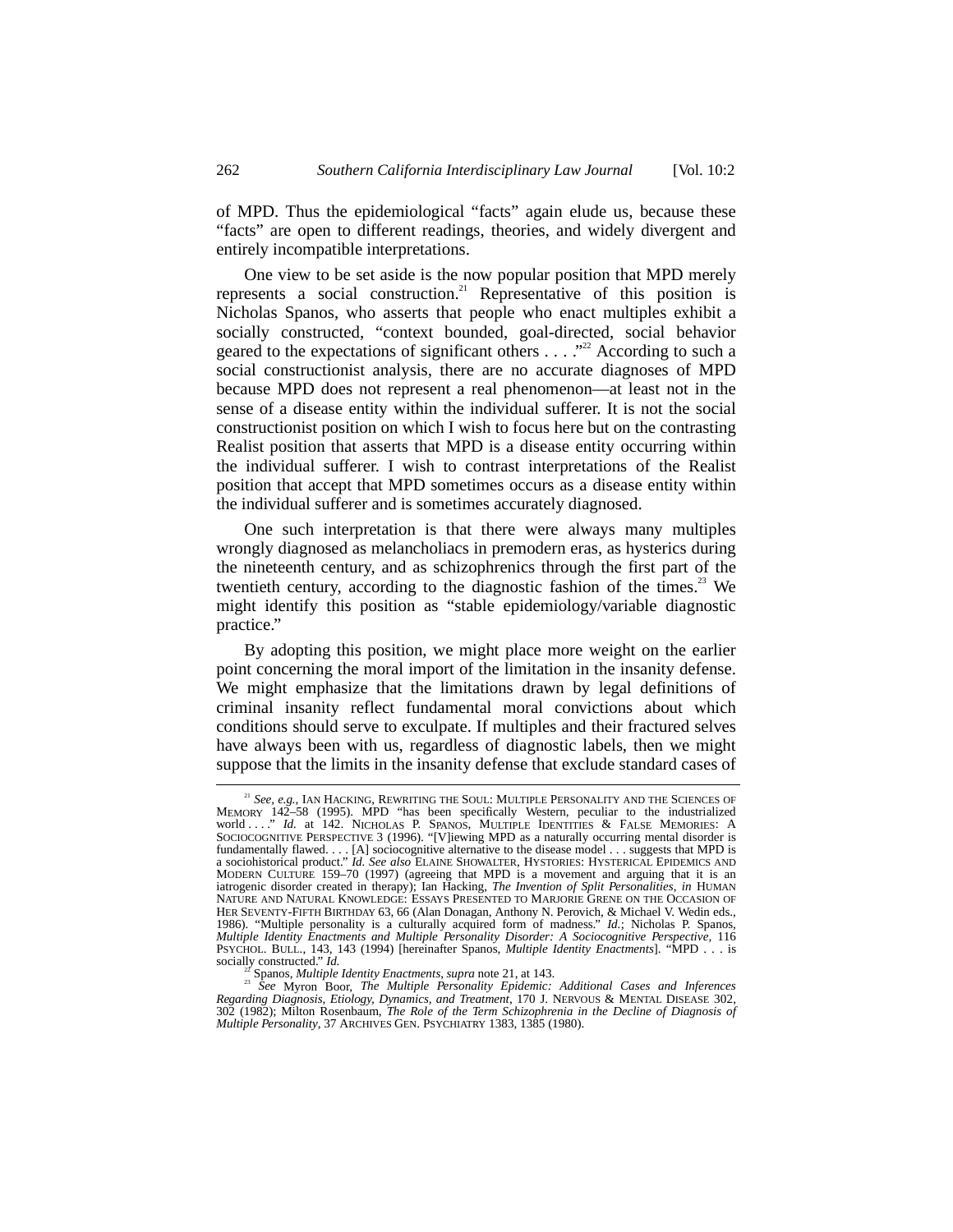multiplicity were not accidental, but rested on a fundamental moral intuition about exculpation. The glaring disfunction of schizophrenia and like conditions should excuse; the more subtle oddities found in dissociative disorders should not. Such a position seems to be implicit in recent work by Barbara Kirwin.<sup>24</sup>

A contrary interpretation, in no way better proven by the "facts," is that MPD is a relatively new disorder. This position might be identified as "stable diagnostic practice/variable epidemiology." Some believe that MPD results from a rise in the kind of early child abuse believed to be the instigating cause of dissociation.<sup>25</sup> Others believe that MPD results from a range of social and cultural changes in the late twentieth century, including the well-publicized challenge to the aspect of individualism that allows only one self or person to a body—the so-called death of the subject.<sup>26</sup>

If we adopt some version of this position, then we may be inclined to believe, as Saks does, that the law needs revision to accommodate the occurrence of this new disorder in defendants.

I suggest that one natural reading of these alternative interpretations of the epidemiological history of MPD would encourage us to leave the insanity defense alone as long as we believe that the epidemic is merely diagnostic, accepting that the definition of criminal insanity rests on fundamental moral intuitions about exculpation. If we think the epidemic is truly epidemiological, then we should tinker with the insanity defense on the grounds that it has been shaped by the cases which have hitherto come before the courts. Saks adopts a position that in some ways combines these alternatives: she thinks that MPD is something rather new, epidemiologically speaking, but she also thinks we must return to our moral intuitions about exculpation to see how this new set of symptoms can be fit into the traditional insanity defense.

About these contradictory interpretations of the epidemiological "facts," I remain agnostic. I am impressed by how uncertain these supposed "facts" resting on epidemiology are and by how central assumptions of epidemiology determine legal and philosophical conclusions about MPD and criminal responsibility. I do not disagree with Saks' reasoning on these matters, as much as I am concerned about some of the assumptions on which that reasoning rests.

 $^{24}$  *See generally* BARBARA R. KIRWIN, THE MAD, THE BAD, AND THE INNOCENT: THE CRIMINAL MIND ON TRIAL (1997).

See, e.g., JUDITH LEWIS HERMAN, TRAUMA AND RECOVERY 122-29 (1992) (discussing childhood trauma in patients with MPD); Judith Herman, *Recognition and Treatment of Incestuous Families*, 5 INT'L J. FAM. THERAPY 81 (1983) (discussing treatment of incest); Colin A. Ross, *Epidemiology of Multiple Personality Disorder and Dissociation*, 14 PSYCHIATRIC CLINICS N. AM. 503,

<sup>505–06 (1991) (</sup>discussing prevalence of severe child abuse in patients with MPD). <sup>26</sup> *See* JAMES M. GLASS, SHATTERED SELVES: MULTIPLE PERSONALITY IN A POSTMODERN WORLD 4–27 (1993).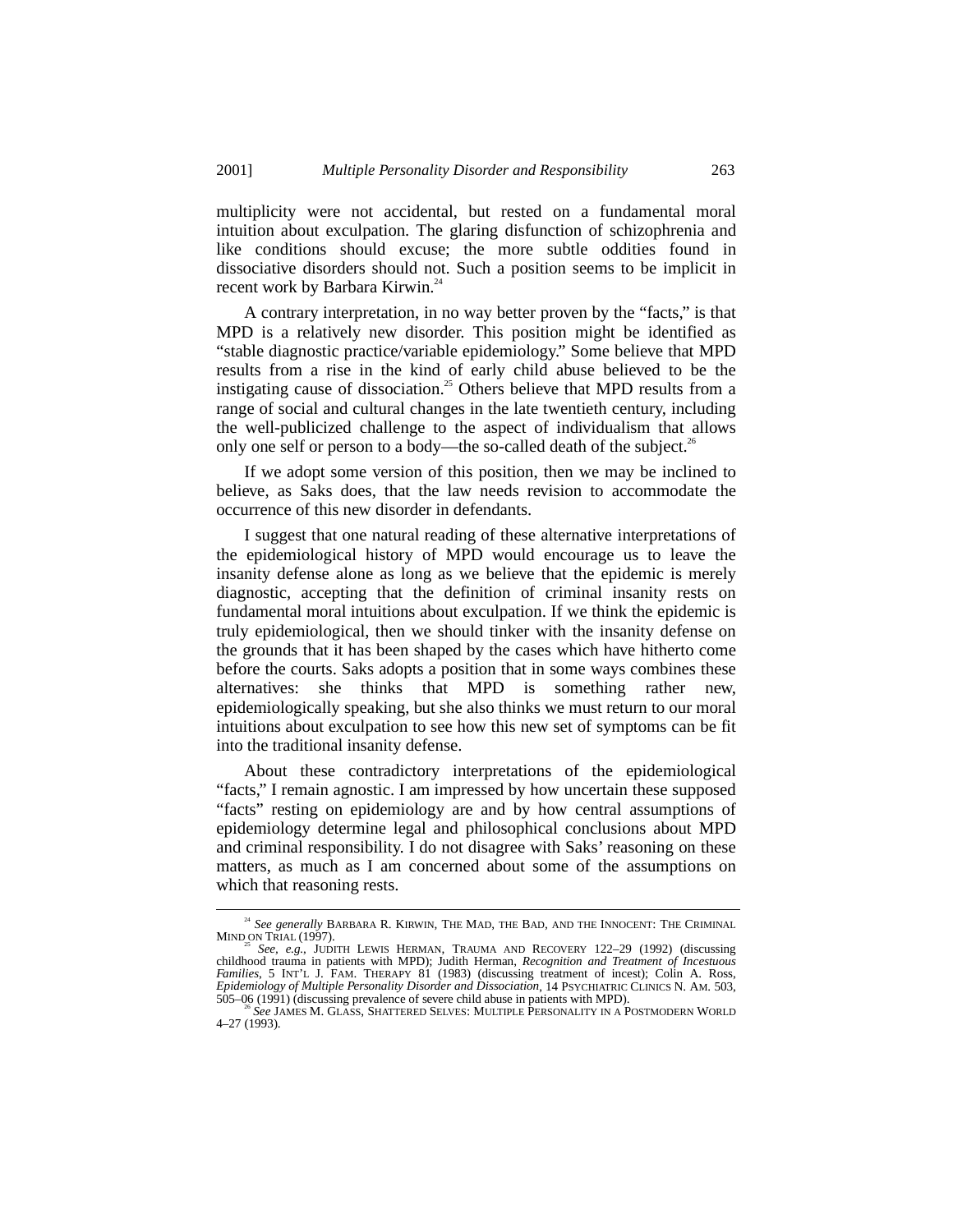#### V. MPD, RESPONSIBILITY, AND SELF-CONTROL

Considering the climate of skepticism that surrounds the diagnosis of MPD, one final issue must be raised. In thinking about responsibility and MPD, it is important to acknowledge the several points at which the bystander alter, who is in many respects an innocent victim, may nevertheless have some power or self-control.

Saks discusses one of these points, the self-control of a knowing bystander alter to intervene to prevent the crime of another, acting alter. She argues that even an alter who knew about the act and could control the acting alter may not have a duty to so intervene.<sup>27</sup> I do not entirely accept the analogy on which Saks establishes this conclusion—the analogy between ordinary persons, who do not share a body, and alters sharing a body. Nonetheless, there are two slightly less direct opportunities for selfcontrol to note: the first is the power to seek help and thus prevent wrongdoing, and the second is the power to thwart a potentially criminal alter by "switching."

Saks has noted that the peculiar phenomenology of multiplicity might prevent multiples from realizing that all is not well and taking responsibility by seeking help for their condition.<sup>28</sup> Those emphasizing the cultural constructionist case on disorder categories like MPD, however, have drawn our attention to the extent to which knowledge of multiplicity has entered present-day popular culture.<sup>29</sup> At some point, we will want to say that a person with blackouts, unaccountable items in her possession, a sense of coconsciousness, and other now well-known signs of disjointedness should know to call a doctor. Perhaps, at the beginning of this new century, such a moment has arrived.

Foresight brings accountability because it puts the power of prevention within reach. Perhaps one alter does not have a duty to intervene in the moment of its fellow alter's crime. Insight into one's multiplicity, however, should be expected to include, for alter X, awareness that actions of a fellow alter, Y, may be unacceptable at some future time. If, equipped with such knowledge, alter X fails to seek help, then alter X is not an entirely innocent bystander. Alter X will have become alter Y's keeper.

Another question's elusive empirical answer is critical to the question of responsibility: How much control is exercised over switching from one alter to another? Whether we want to accord full "innocent bystander"

SAKS WITH BEHNKE, *supra* note 3, at 111; Saks, *supra* note 3, at 197 (2001).<br><sup>28</sup> SAKS WITH BEHNKE, *supra* note 3, at 12, 118–19.<br><sup>29</sup> See, e.g., HACKING, *supra* note 21, at 39–54 (discussing the evolvement of the "mu movement" during the last forty years); SHOWALTER, *supra* note 21, at 159–70 (discussing fictional narratives and MPD); Hacking, *supra* note 21, at 66. "[T]he 'split personality' has become a permanent part of our folklore . . . ." *Id.*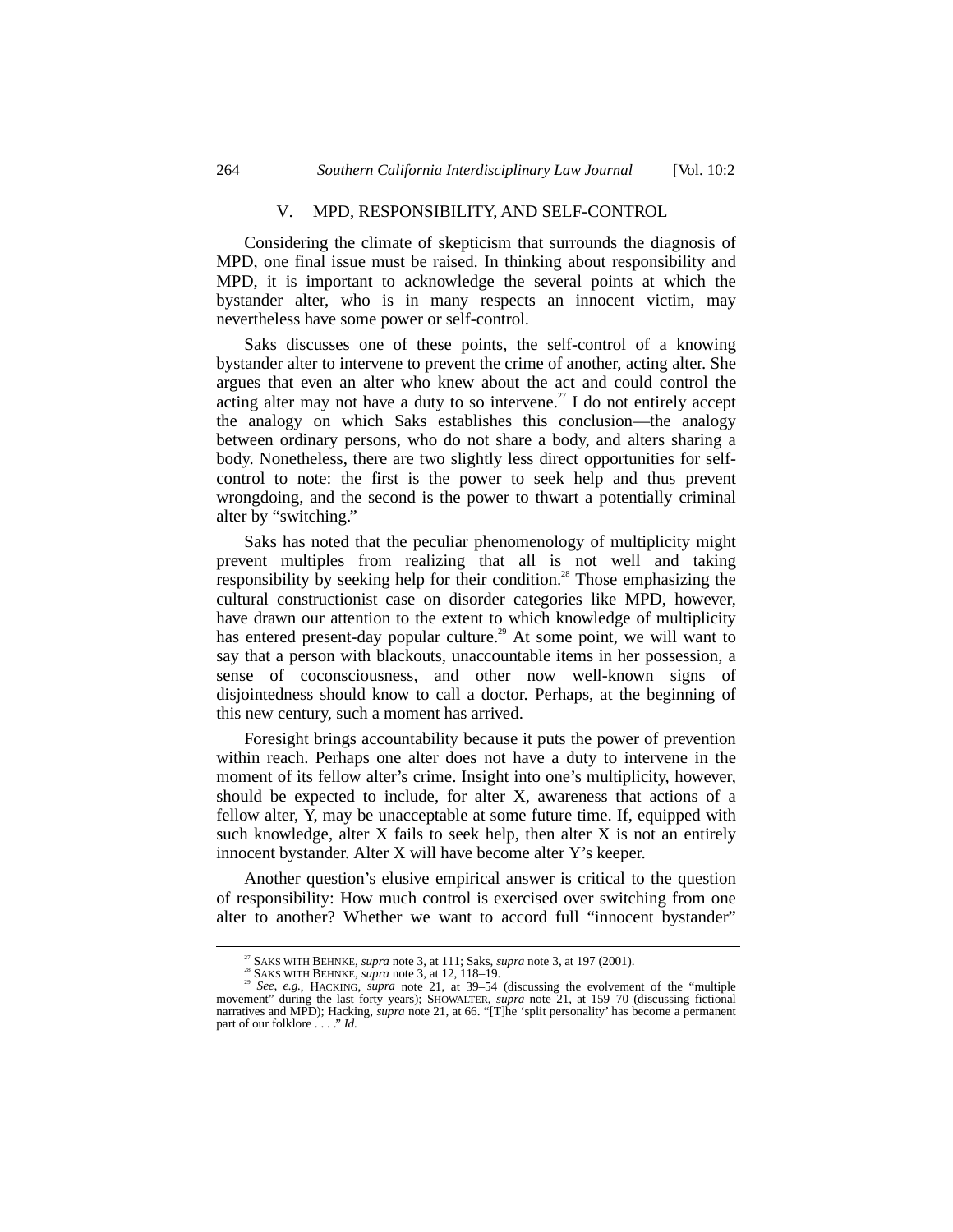privileges to the other alters may rest on whether those alters could have wrested control of the shared body not by intervening but by enacting a "switch." Even the critical empirical matter of whether intervening in the actions of an acting alter, on the one hand, and switching, on the other, reduce to the same thing, remains unresolved. Some descriptions and case materials suggest they are distinct processes.

The literature on switching remains ambiguous and incomplete.<sup>30</sup> Some writing suggests that switching is voluntary, at least for some alters. Some suggests the opposite, and indicates that such control must be acquired through therapeutic work; control of switching is sometimes proposed as the most realistic goal of therapy. Some evidence indicates that controlled switching is not believed possible by weaker alters, such as Donnie and Ron in the John Woods case, however, being able to exercise some capability and believing that you are able to do so are not always the same thing. We need to know whether perceived powerlessness over switching accords with actual incapacity. Armstrong's research strongly suggests that the sequence of alter appearances was orchestrated or controlled by some source of agency.<sup>31</sup> Moreover, unless we adopt very dubious notions about evil, power, and the person, such as the doctrine of original sin, there seems no a priori reason to expect the "criminal" alter to have exclusive exercise of that power. If evil alters are able to switch at will, then so are their lawabiding "roommates."

Until the process of switching is better understood, and its voluntary and involuntary aspects resolved, our efforts to assess degrees of responsibility in these cases must remain provisional and incomplete.

#### VI. CONCLUSION

The ongoing challenges to multiple personality disorder diagnoses and the carnival atmosphere surrounding some of those challenges make us appreciate careful, clinical, and scholarly research such as that found in the recent work of Armstrong and Saks. Without giving in to social constructionist skepticism, however, I have tried to suggest that some dubious and unresolved Realist assumptions underlie Armstrong's analysis and Saks' proposed standard. In several cases these assumptions rest on

<sup>&</sup>lt;sup>30</sup> See, e.g., RALPH B. ALLISON & T. SCHWARTZ, MINDS IN MANY PIECES 1 (1980); PUTNAM, DIAGNOSIS AND TREATMENT, *supra* note 10, at 117–23, 158–60 (discussing switching and multiples' control over switching with time and 10, at 51–52 (discussing the instability of the MPD patient). "Switching and battles for dominance can create an apparently unending series of crises." *Id. See also* Richard P. Kluft, *Treatment of Multiple Personality Disorder: A Study of 33 Cases*, 7 PSYCHIATRIC CLINICS N. AM. 9 (1984) (studying the success of treatment of MPD patients); Colin A. Ross, G. Ron Norton, & Kay Wozney, *Multiple Personality Disorder: An Analysis of 236 Cases*, 34 CANADIAN J. PSYCHIATRY 413 (1989) (discussing the characteristics of patients diagnosed with MPD).

<sup>&</sup>lt;sup>31</sup> See generally Armstrong, *supra* note 1.